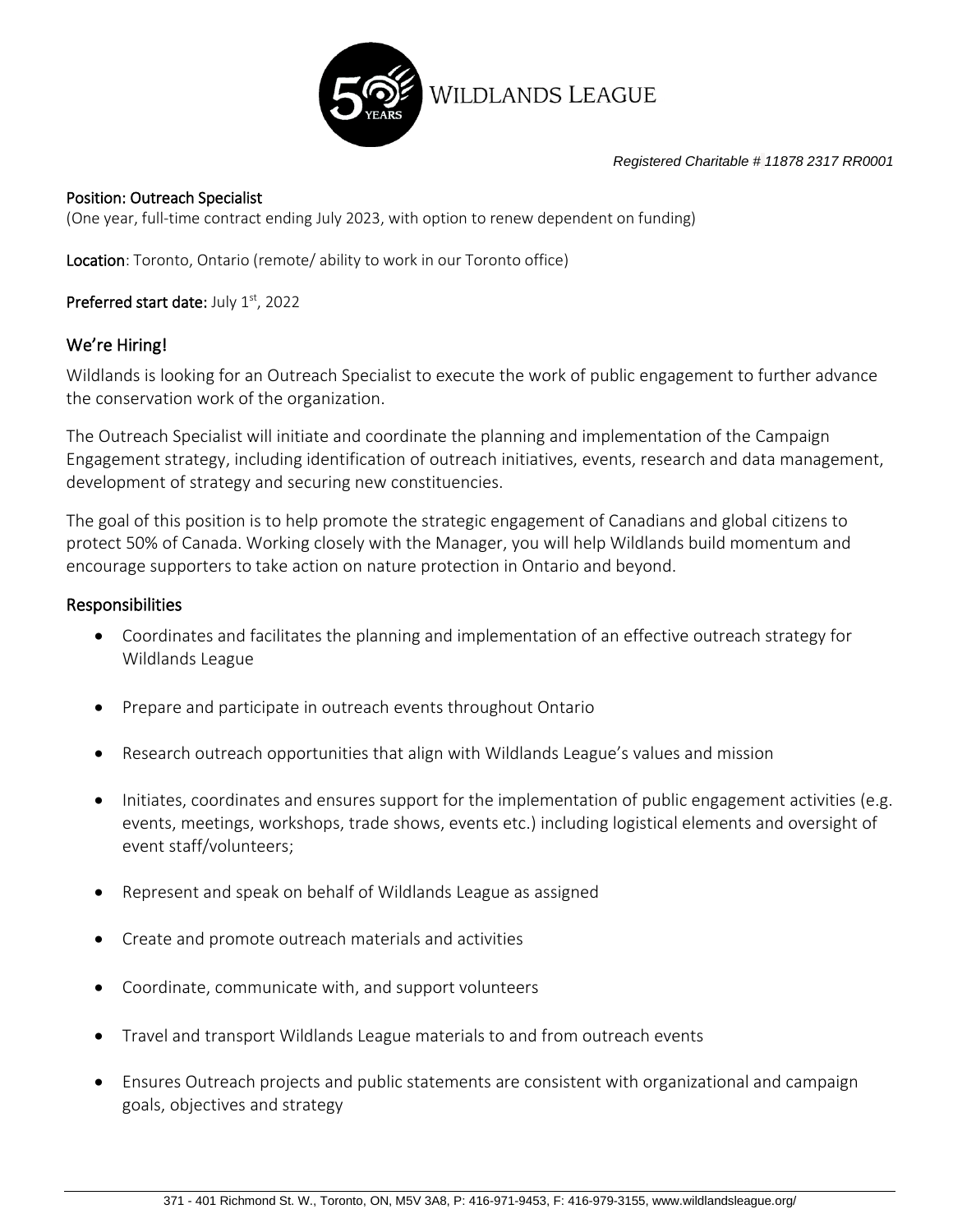

#### *Registered Charitable # 11878 2317 RR0001*

- Participates in recruitment, appointment, orientation for contractors as required
- Collaborates with other staff members to ensure all work is effectively planned and implemented.
- Contributes to the preparation of reports for the Board of Directors, the Executive Director, program & development programs and as required.

#### Requirements

- Energetic, outgoing, strong interpersonal skills
- Post-secondary graduate
- Passionate about public outreach and mobilizing constituencies
- Has experience or interest in volunteer management, public engagement campaigns, and fundraising
- Due to funding requirements, candidates must be 29 years old or younger
- Be a Canadian citizen, Permanent Resident, or someone who has been granted refugee status in Canada.
- Be comfortable in large group settings and educating large audiences

#### Bonus Skills

- Can speak multiple languages
- Has experience in grassroots organizing
- Has a valid driver's license

#### Employment Details

This is a one-year, full-time contract with the prospect for longer term, funding dependent. The location is flexible and remote work is possible understanding that an ability to travel for meetings and events will be required as well as evenings or weekend work when needed.

Hiring for this position is currently funding dependent.

The salary scale range is \$40,000-\$45,000.